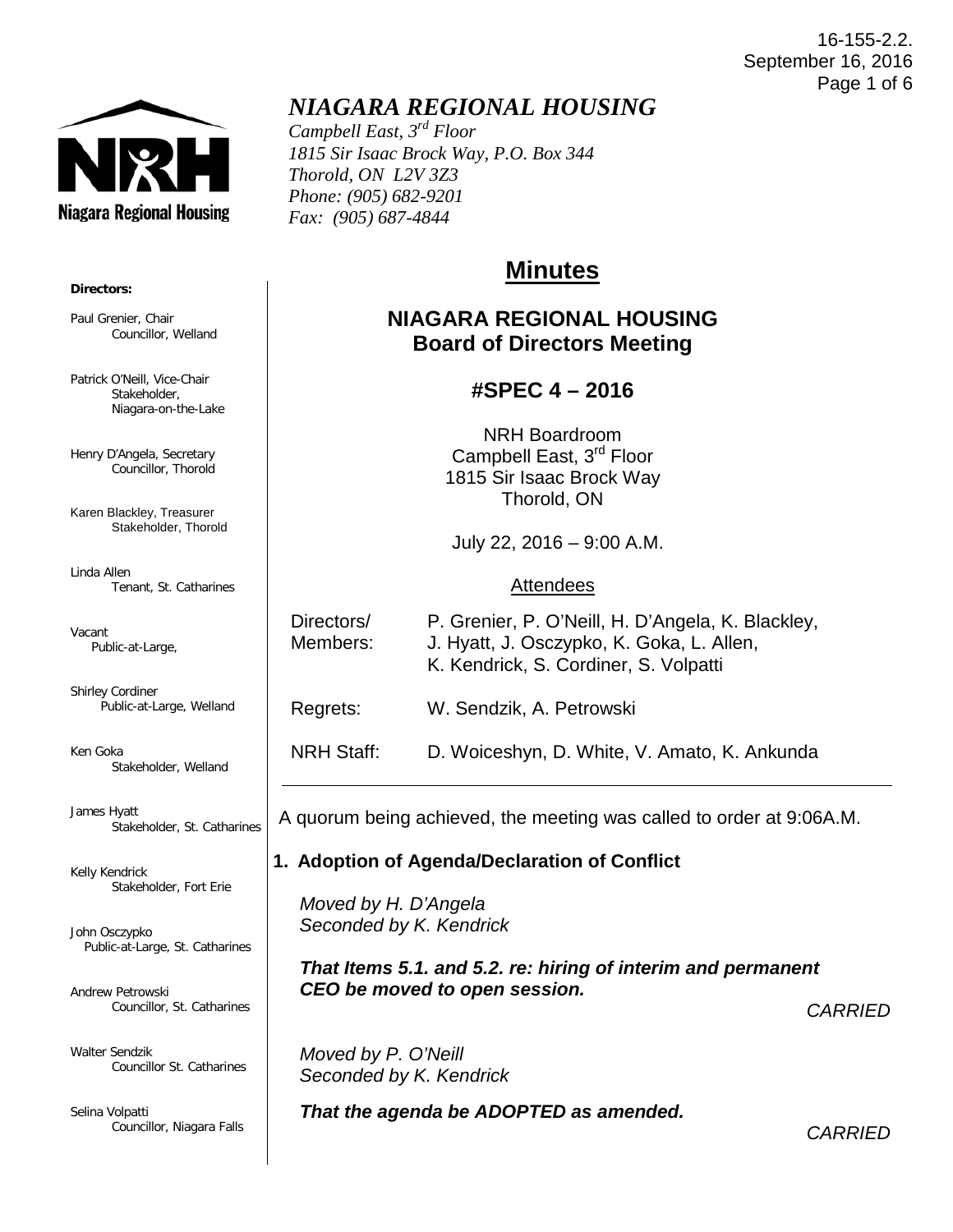No conflicts of interest were declared.

2. NRH Market Rents for 2016 – Report SPEC 4-2016-2

*Moved by K. Blackley Seconded by P. O'Neill*

*That the Niagara Regional Housing Board of Directors APPROVES the proposed 2016 Market Rents for the owned units, effective December 1, 2016 as highlighted in Appendix "A" of report SPEC 4-2016-2.*

*CARRIED*

3. NRH Memo 10-2016 – Survivors of Domestic Violence – Portable Housing Benefit (SDV-PHB) Pilot - SPEC 4-2016-4

*Moved by H. D'Angela Seconded by J. Osczypko*

*That the Niagara Regional Housing Board of Directors RECEIVES NRH Memo 10-2016 Survivors of Domestic Violence – Portable Housing Benefit (SDV-PHB) Pilot for information.*

*CARRIED*

4. New Affordable Housing Development – 527 Carlton Street-Professional Design Services Agreement - Report SPEC 4-2016-4

*Moved by K. Kendrick Seconded by K. Goka*

*That the Niagara Regional Housing Board of Directors RECEIVES report SPEC 4- 2016-4* **New Affordable Housing Development - 527 Carlton Street – Professional Design Services Agreement, for information.**

*CARRIED*

5. Hiring of Permanent and Interim CEO

It was agreed that 5.2. Permanent CEO would be considered before 5.1. Interim CEO.

5.2. Permanent CEO

Options considered:

- Use existing/last head-hunter firm, NRH received excellent service and have extensive Social Housing experience.
- RFP/RFQ could add 2 or 3 weeks to the process or use all names from 2014 RFP and request updated pricing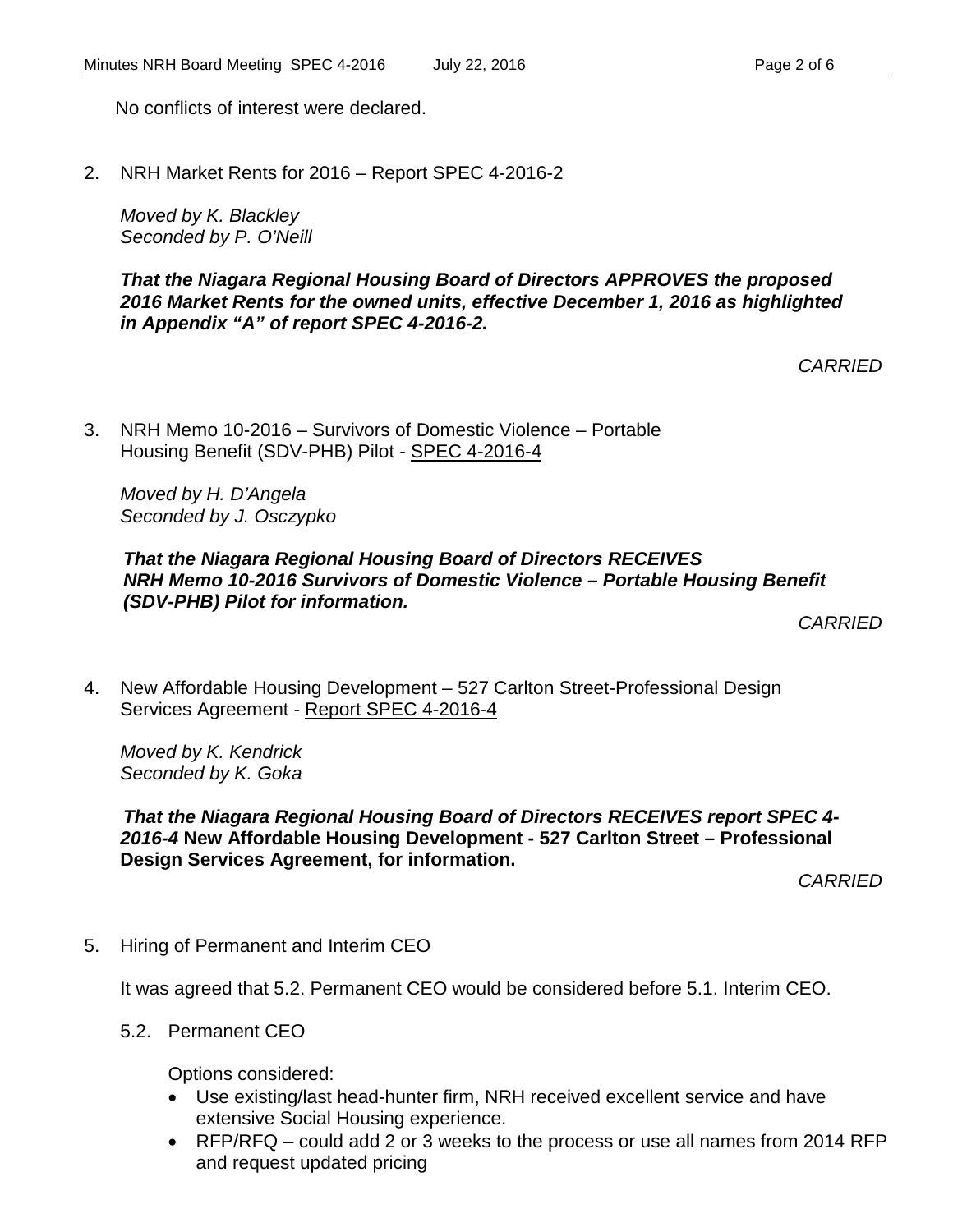• NRH performs search

*Moved by S. Volpatti Seconded by H. D'Angela*

#### *That the NRH Board of Directors APPROVE using the RFP/RFQ process for the permanent CEO search.*

A recorded vote was requested, the Directors voted as follows:

Voting **FOR** the motion (7): L. Allen, H. D'Angela, K. Goka, J. Hyatt, K. Kendrick, P. O'Neill, S. Volpatti

Voting **AGAINST** the motion (3): K. Blackley, S. Cordiner, J. Osczypko

The Chair did not vote; he declared the motion

*CARRIED*

5.2.a *Moved by S. Cordiner Seconded by K. Kendrick*

*That the NRH Board of Directors APPROVE a special meeting of the Board when all responses to the RFP/RFQ have been received; and, That following the above, a process timeline BE PROVIDED to Directors.*

*CARRIED*

### 5.1. Interim CEO

Options considered:

- Internal NRH existing staff
- Internal Regional staff
- External

Closed Session – 9:47 A.M.

*Moved by H. D'Angela Seconded by K. Blackley*

*That the NRH Board of Directors MOVE INTO Closed Session to receive Information of a confidential nature relating personal matters about an identifiable individual including municipal or local board employee(s) and labour relations or employee negotiations- Interim and Permanent CEO.*

All staff left the meeting.

*CARRIED*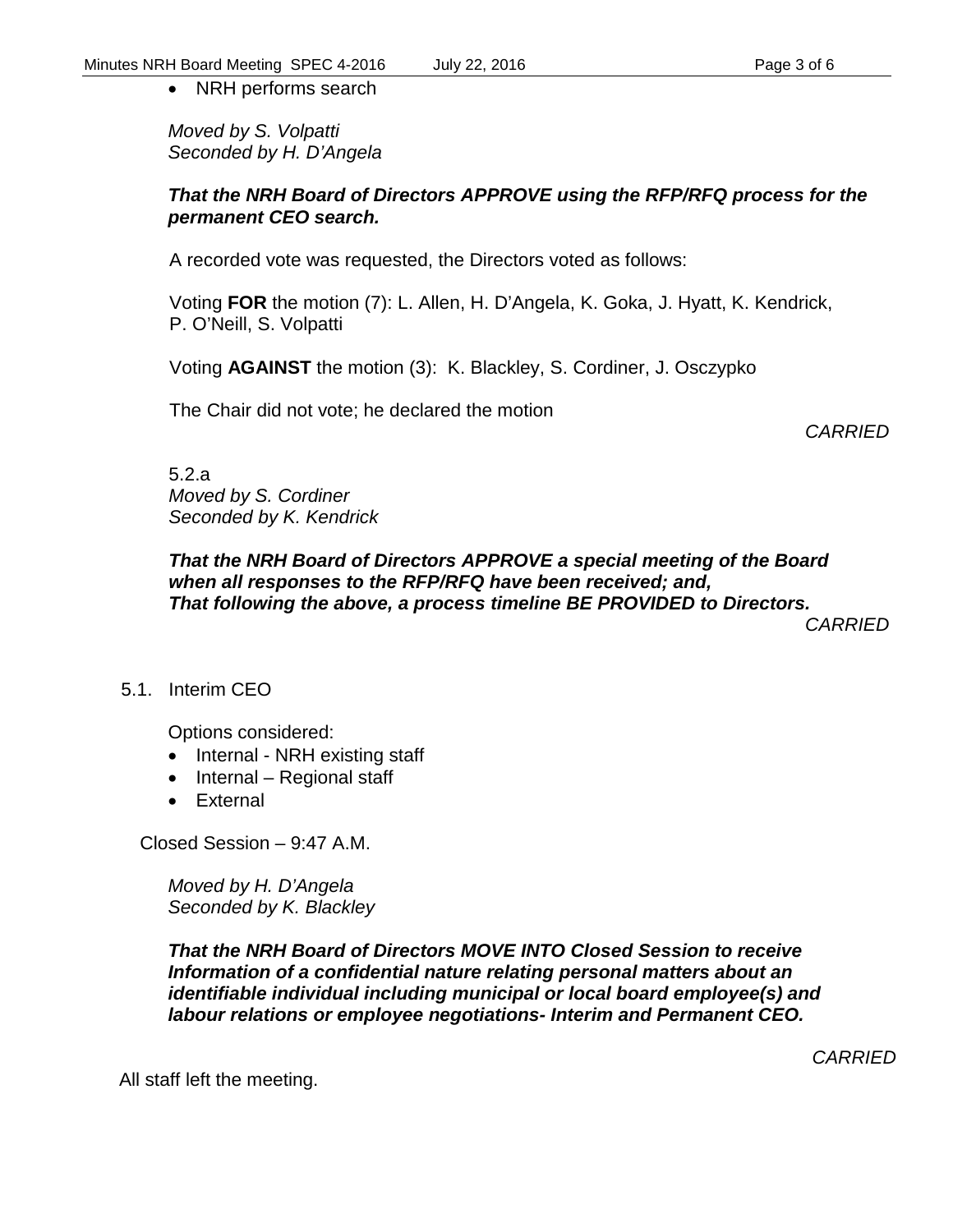5.1.a. 10:55 A.M. *Moved by J. Hyatt Seconded by P. O'Neill*

#### *That the NRH Board of Directors RISE with report.*

*CARRIED*

D. Woiceshyn and V. Amato returned to the meeting at 10:55 A.M.

5.1.b. *Moved by P. O'Neill Seconded by K. Goka*

#### *That the NRH Board of Directors APPOINT D. Woiceshyn as Interim CEO, commencing August 15, 2016, until such time as a permanent CEO has been selected.*

A recorded vote was requested, the Directors voted as follows:

Voting **FOR** the motion (9): L. Allen, K. Blackley, S. Cordiner, H. D'Angela, K. Goka, J. Hyatt, K. Kendrick, P. O'Neill, J. Osczypko

Voting **AGAINST** the motion (1): S. Volpatti

The Chair did not vote; he declared the motion

*CARRIED*

5.1.c *Moved by H. D'Angela Seconded by K. Kendrick*

#### *That the NRH Board of Directors APPROVE adding New Hire Contract to the agenda.*

*CARRIED*

5.3. New Hire Contract

Closed Session – 10:57 A.M.

*Moved by S. Cordiner Seconded by K. Blackley*

*That the NRH Board of Directors MOVE INTO Closed Session to receive Information of a confidential nature relating personal matters about an identifiable individual including municipal or local board employee(s) and labour relations or employee negotiations – Project Manager Housing Development.*

*CARRIED*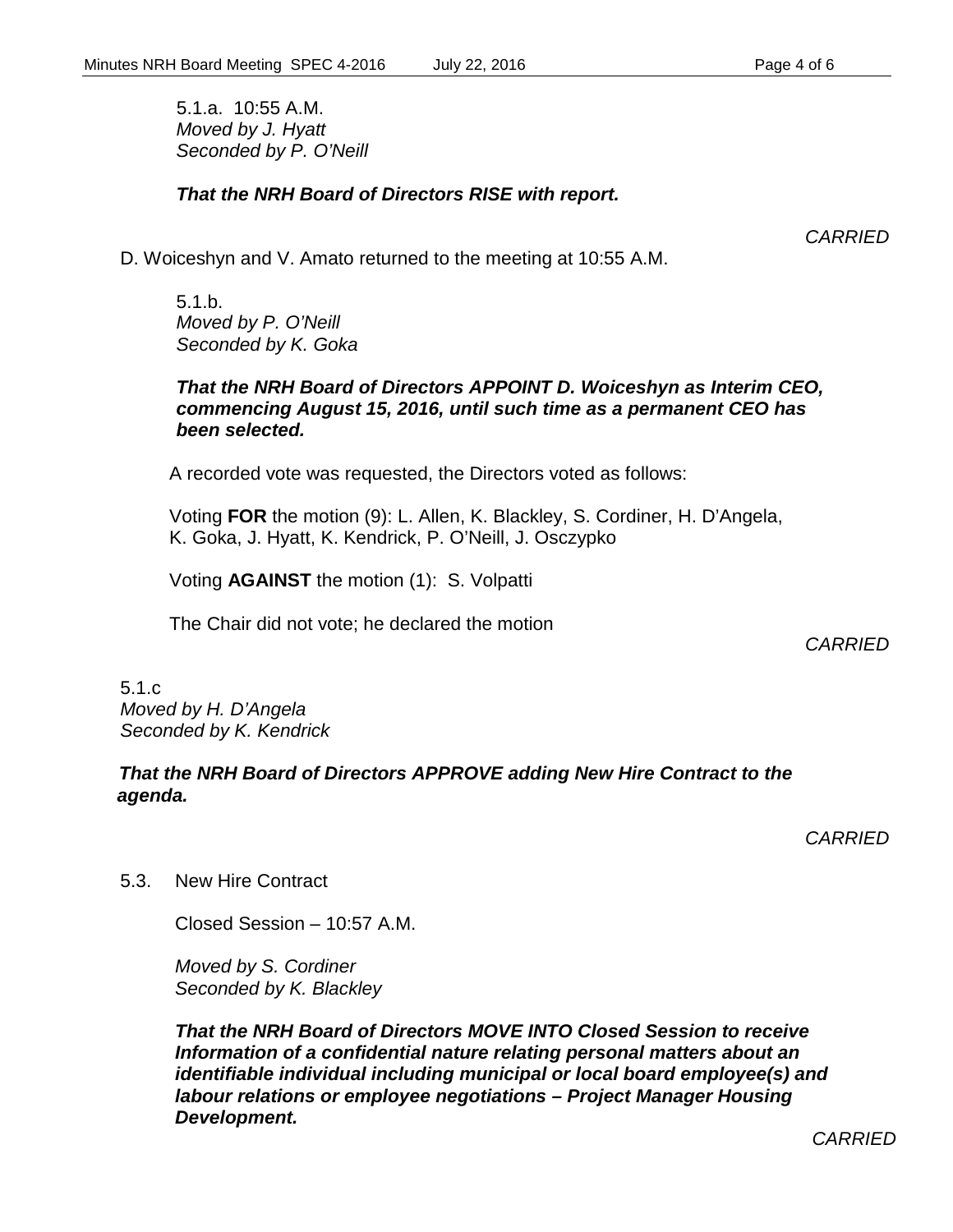5.3.a. *Moved by S. Volpatti Seconded by S. Cordiner*

### *That the NRH Board of Directors RISE with report.*

*CARRIED*

5.3.b. – 11:05 A.M. *Moved by H. D'Angela Seconded by K. Blackley*

### *That the NRH Board of Directors APPROVE staff moving forward with hiring of Project Manager Housing Development as directed in closed session.*

*CARRIED*

6. Confidence

*Moved by J. Hyatt Seconded by P. O'Neill*

#### *That the position of Board Chairman, Niagara Regional Housing, be vacated as provided for in By-law #1, section 8.03.*

Discussion ensued regarding appropriateness of the Chair's actions.

6.a. *Moved by S. Volpatti Seconded by K. Blackley*

#### *That the NRH Board of Directors DEFER this item to the August 26, 2016 meeting for response from the Chair.*

*CARRIED*

6.b *Moved by K. Blackley Seconded by S. Volpatti*

*That the NRH Board of Directors APPROVE the suspension of Executive Committee meetings until after the Aug 26, 2016 Board meeting.*

*CARRIED*

7. Next Meeting Special Meeting – To be determined and